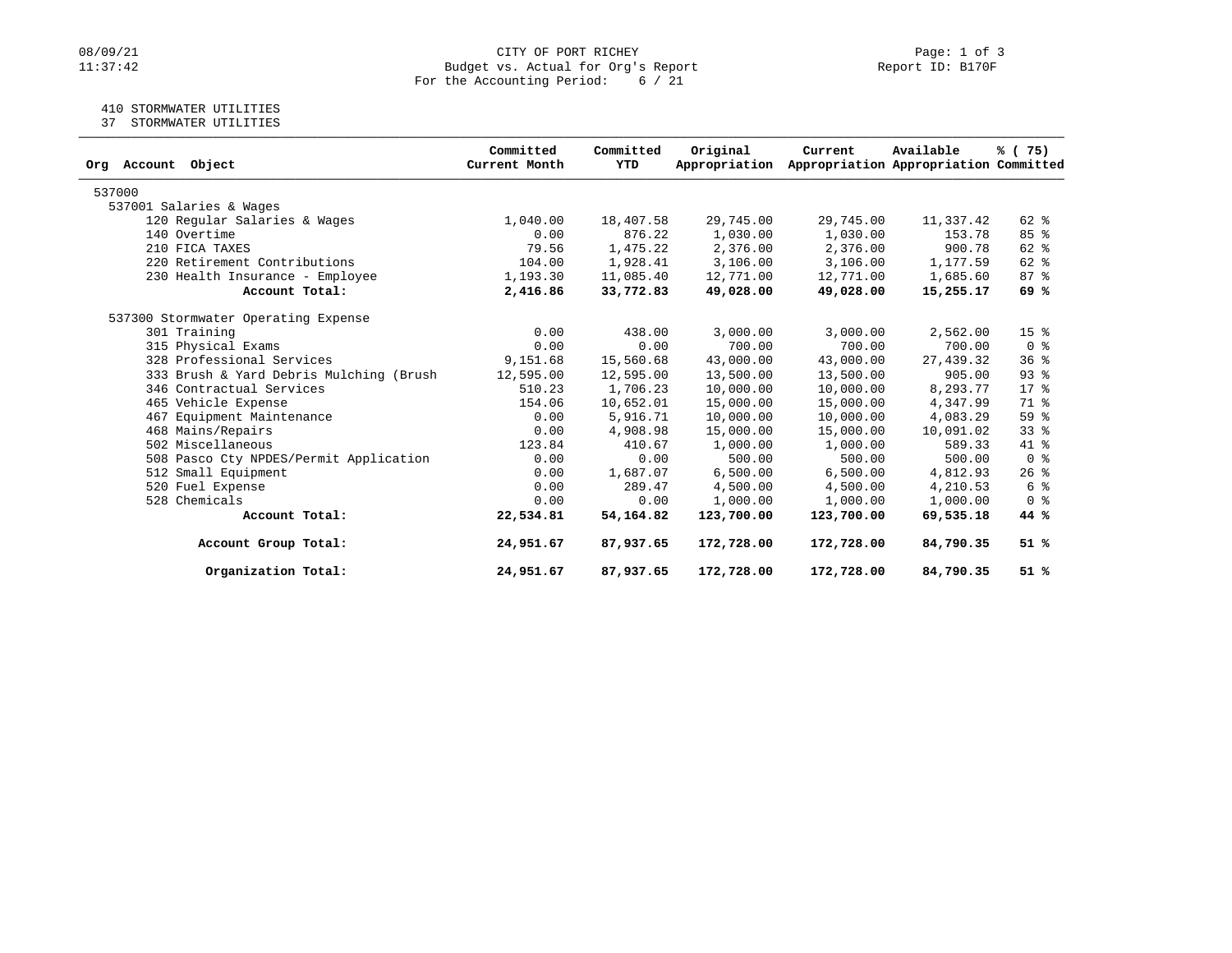### 410 STORMWATER UTILITIES

41 PUBLIC WORKS DEPARTMENT

| Object<br>Account<br>Orq        | Committed<br>Current Month | Committed<br>YTD | Original<br>Appropriation | Current    | Available<br>Appropriation Appropriation Committed | % (75) |
|---------------------------------|----------------------------|------------------|---------------------------|------------|----------------------------------------------------|--------|
| 541000 ROAD & STREET FACILITIES |                            |                  |                           |            |                                                    |        |
| 541001 Salaries & Wages         |                            |                  |                           |            |                                                    |        |
| 120 Regular Salaries & Wages    | 6,488.87                   | 56,238.73        | 100,054.00                | 100,054.00 | 43,815.27                                          | 56%    |
| 140 Overtime                    | 314.27                     | 2,234.50         | 5,835.00                  | 5,835.00   | 3,600.50                                           | 38 %   |
| 210 FICA TAXES                  | 518.95                     | 4,459.50         | 7,181.00                  | 7,181.00   | 2,721.50                                           | 62 %   |
| 220 Retirement Contributions    | 680.35                     | 5,847.47         | 9,387.00                  | 9,387.00   | 3,539.53                                           | 62 %   |
| 230 Health Insurance - Employee | 4,755.46                   | 23,804.10        | 35,527.00                 | 35,527.00  | 11,722.90                                          | 67 %   |
| Account Total:                  | 12,757.90                  | 92,584.30        | 157,984.00                | 157,984.00 | 65,399.70                                          | 59 %   |
| Account Group Total:            | 12,757.90                  | 92,584.30        | 157,984.00                | 157,984.00 | 65,399.70                                          | 59 %   |
| Organization Total:             | 12,757.90                  | 92,584.30        | 157,984.00                | 157,984.00 | 65,399.70                                          | 59 %   |